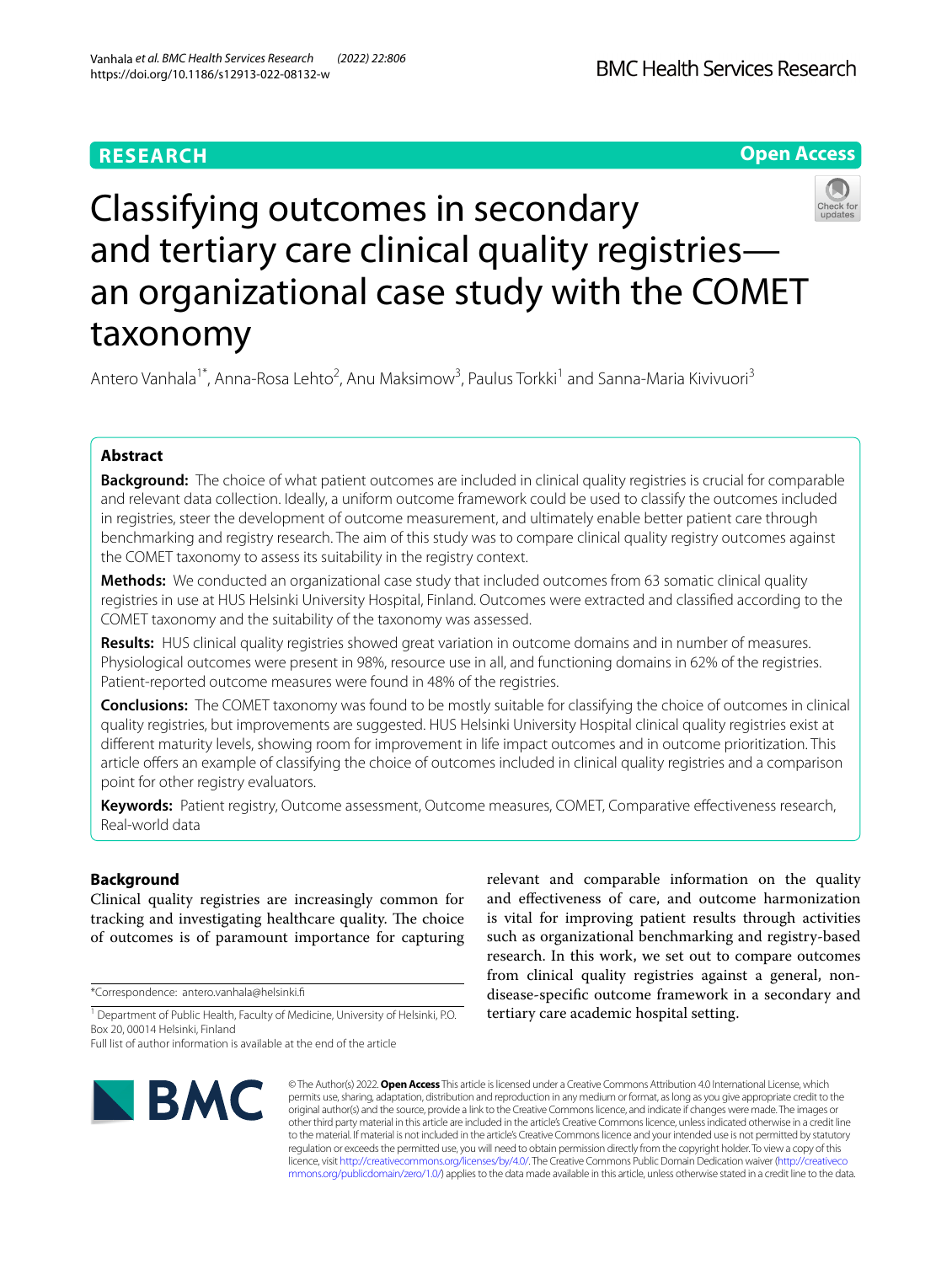Outcomes are broadly defned as measurements or observations used to capture and assess the efect of treatment [[1\]](#page-9-0) and what people care about most when seeking treatment  $[2, 3]$  $[2, 3]$  $[2, 3]$  $[2, 3]$ . In the context of clinical registries, outcomes are the recorded results of care.

Clinical quality registries record information about patients, their health status, and the healthcare received, typically focusing on patients with similar needs, medical conditions, or use of healthcare services [[4](#page-9-3)]. Healthcare professionals, hospital managers, and other decision makers use registry data to monitor and assess healthcare outcomes (i.e., how diferent patients respond to diferent treatments or interventions), thus enabling evaluation of the quality and efectiveness of care [[4](#page-9-3), [5](#page-9-4)] and the improvement of patient care [[6](#page-9-5)]. Benchmarking is a common and efective method for measuring, analyzing, and ultimately improving organizations' performance by comparing the data on activities and results between similar organizations, including best-practice facilities [\[7](#page-9-6)]. Harmonization of outcome measurement is important for benchmarking and necessary to unleash the potential of clinical quality registries [[6](#page-9-5), [8](#page-9-7), [9](#page-9-8)]. In quality registries, the benchmarking might entail the maturity of the registries themselves and ultimately the results of care recorded in the registries. Registries also hold a great untapped potential for real-world research [[10–](#page-9-9)[12\]](#page-9-10). Ideally, the framework for outcome choices would serve these different purposes.

Previously, there have been some efforts to harmonize the choice of outcome measures in clinical registries. The Outcome Measure Framework (OMF) of the American Agency for Healthcare Research and Quality (AHRQ) was created for registry development purposes [[13](#page-9-11)[–15](#page-9-12)]. In Sweden—a forerunner in clinical quality registries patient-reported outcome measures (PROMs) in registries have been analyzed at least twice [[16](#page-9-13), [17\]](#page-9-14), and the International Consortium of Health Outcome Measurement (ICHOM) has developed disease-specifc outcome measurement standard sets [[18,](#page-9-15) [19](#page-9-16)] to steer the choice of outcome measures. To date, however, the ICHOM standard sets do not seem to use any general outcome framework. Some health system authorities have developed outcome frameworks for reporting and monitoring purposes (e.g., NHS [[20\]](#page-9-17)) and others have developed frameworks for evaluating clinical registry maturity, capability, data quality, or design  $[21-25]$  $[21-25]$  $[21-25]$ . These frameworks are not, however, intended for classifying the choice of outcomes in registries.

For clinical trials, harmonization efforts of outcome measurement have taken strides forward, especially with core outcome sets (COS) that have been created for numerous clinical felds [[26\]](#page-9-20).

The COMET taxonomy, created by Dodd and others [[27\]](#page-9-21), is an outcome framework intended for developing and assessing COS in clinical trials and is based on previous conceptual and empirical work [\[28](#page-9-22)]. In a preliminary phase of this study, we performed a literature review in which we identifed a total of 23 outcome frameworks that could be used in classifying choices of outcomes (see Additional fle [1](#page-8-0)) and chose the COMET taxonomy for this study. In the deliberations, the following advantages were valued by the research team and hospital management in the COMET taxonomy: It classifes outcomes relevant to patients, including physiological outcomes and patient impact  $[18]$ ; it is aligned with outcome unification efforts in the clinical trial setting  $[29, 30]$  $[29, 30]$  $[29, 30]$ ; it is sufficiently granular without compromising comprehensibility (38 outcome domains classifed into 5 core areas); it has instructions on classifying outcome measurement instruments to ensure consistency  $[31]$  $[31]$  $[31]$ ; and it includes categories for resource use, which was seen as relevant for managerial and cost-efectiveness assessment purposes.

Use of the COMET taxonomy in the clinical quality registry context could offer a possibility to bring outcome measurement in clinical trials and registries a step closer, thus enabling broader registry research, comparability of fndings, and better translation of clinical research results to the real-life context.

The aim of this study is to compare existing clinical registry outcomes against the COMET taxonomy and to assess the framework's suitability in the clinical registry setting.

The goals of this research are as follows:

- (1) to classify the outcomes in HUS Helsinki University Hospital somatic clinical quality registries with the COMET taxonomy, and
- (2) to assess the suitability of the COMET taxonomy in classifying the choice of outcomes in real-world clinical quality registries.

Additionally, the work describes a practical example of how to carry out such a classification effort and provides a benchmark for other clinical quality registry evaluators.

#### **Methods**

First, criteria for suitability of the COMET framework in classifying outcomes were discussed and agreed on within HUS Helsinki University Hospital quality management and the research team: The framework should 1) be feasible, meaning that the classifcation efort could be carried out in reasonable time and with reasonable resources; 2) have the ability to distinguish development needs in registries, meaning that the results can point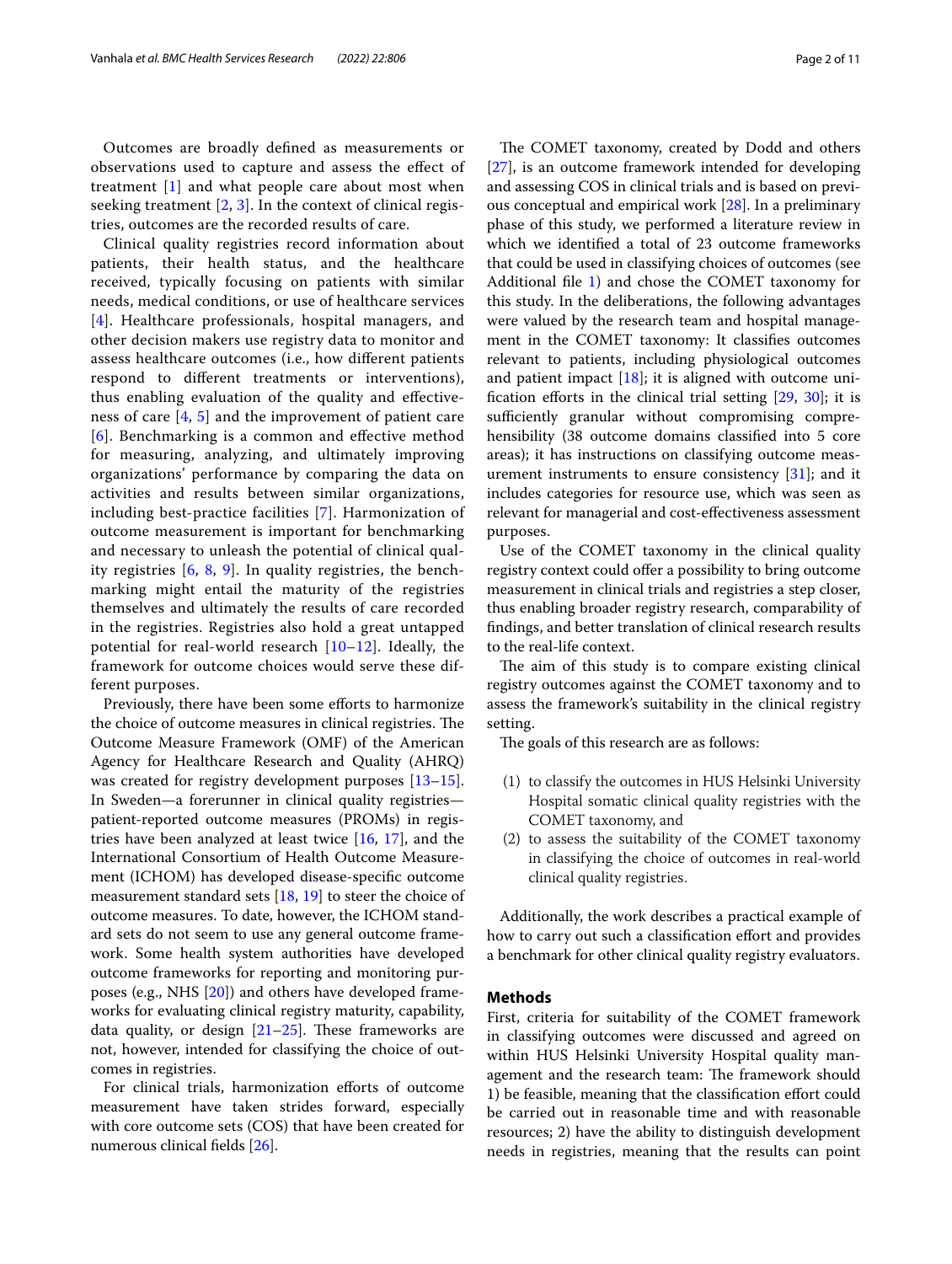to shortcomings in outcomes and diferentiate between registries' development stages; and 3) enable the classifcation of each outcome measure as unambiguously as possible. These criteria will be discussed in the Discussion -section of this article.

Second, we conducted an organizational case study with HUS Helsinki University Hospital (later HUS) clinical quality registries. Research data consisted of clinical outcome felds gathered from HUS somatic clinical quality registries. A total of 63 medical condition- or healthcare service (i.e., treatment)-specifc [[4\]](#page-9-3) somatic registries were included in the study (Table [2](#page-4-0)).

HUS is a secondary and tertiary care academic hospital with 27,000 employees that serves a population of 2.2 million in Southern Finland. Certain disease entities have been centralized to HUS nationally (total population of 5.5 million). Annually, around 680,000 individual patients (2.7 million visits) are treated at HUS [[32\]](#page-9-26). HUS has deployed clinical quality registries for clinical use, quality, efectiveness, and research purposes. Teams of expert clinicians have chosen the outcome measures, thus representing a local (or, in some registries, a national) expert consensus. The outcomes are recorded in a structured format, ensuring high measurement consistency. The broadness across disease areas combined with accessibility make the HUS quality registries an excellent case study target for the validation of outcome frameworks.

All data entry feld titles were extracted from registry interfaces (59 registries) or technical defnition documents (4 registries) and gathered in a separate research table. The title of each data entry field corresponds to the name of the variable. We also extracted items from the reporting functionalities, if functional. For each data entry feld, we recorded data category, data subcategory, data entry feld title, and input unit (e.g., kg, cm) or input choices (drop-down list or open text). No personal data were collected. Furthermore, for each registry, we recorded the following: the number of patient entries, reporting functionality (yes or no), and patient questionnaire functionality (yes or no).

Third, each input field was assessed with the following process: 1) identify whether the item is a potential outcome measure; 2) if yes, classify the item into the corresponding outcome domain(s) within the COMET taxonomy. Additionally, we chose to characterize outcome measurement instruments in our data with the following methods found in the literature:

• Measurement method: Physiological measure (e.g., blood sugar)/professional-reported measure (contains a signifcant degree of subjectivity, e.g., Eastern Cooperative Oncology Group Performance Status Scale, ECOG)/PROM (e.g., EQ-5D)/patient-reported experience measure (PREM, e.g., patient evaluation of communication quality) (adapted from [\[33,](#page-10-0) [34](#page-10-1)]).

For standardized patient-reported questionnaire instruments:

- Scope: General (e.g., EQ-5D)/disease-specifc (e.g., Oxford Hip Score) [[35](#page-10-2)]
- Dimensionality: Composite (e.g., EORTC QLQ-C30)/unidimensional (e.g., unique question of global quality of life) [\[35](#page-10-2)]

All methods were carried out in accordance with relevant guidelines and regulations. The study was reviewed and approved by the Research Administration of the Helsinki and Uusimaa Hospital District (Research Director resolution, 20 February 2020), and the data security plan and measures were implemented in accordance with relevant guidelines.

#### **Results**

## **Classifcation of outcomes in HUS clinical quality registries using the COMET taxonomy**

In total, the 63 clinical quality registries contained 23,833 data felds, 9493 of which were identifed as potential outcome measures. The median (range) number of outcomes per clinical registry was 118 (15 to 751). The number (and %) of registries containing each COMET domain with the median (range) number of items per registry is presented in Table [1](#page-3-0). Some outcome measures in 21 registries were marked "national" or "cancer information notifcation" (related to Finnish national cancer registries [\[36](#page-10-3)]), but mostly, we did not fnd prioritization of outcome measures.

The COMET taxonomy core areas identified in each registry are presented in Table [2.](#page-4-0)

A death core area was found in over half of the registries. Survival measures were common in cancer and surgery-related registries. However, thanks to a data integration with the Finnish population registry, it is possible to view an individual patient's living status in all registries.

Physiological/clinical core area outcomes were observed in almost all registries and represented the largest number of all outcome items both overall and in most registries individually. Domain 9 (General outcomes) was most commonly found (76%). The occurrences of most physiological/clinical outcome domains refected the registry's clinical area.

Life impact core area outcomes were found in nearly all registries. However, functioning domains (25–29) were present in only two-thirds of registries, physical functioning (domain 25) being the most common, and emotional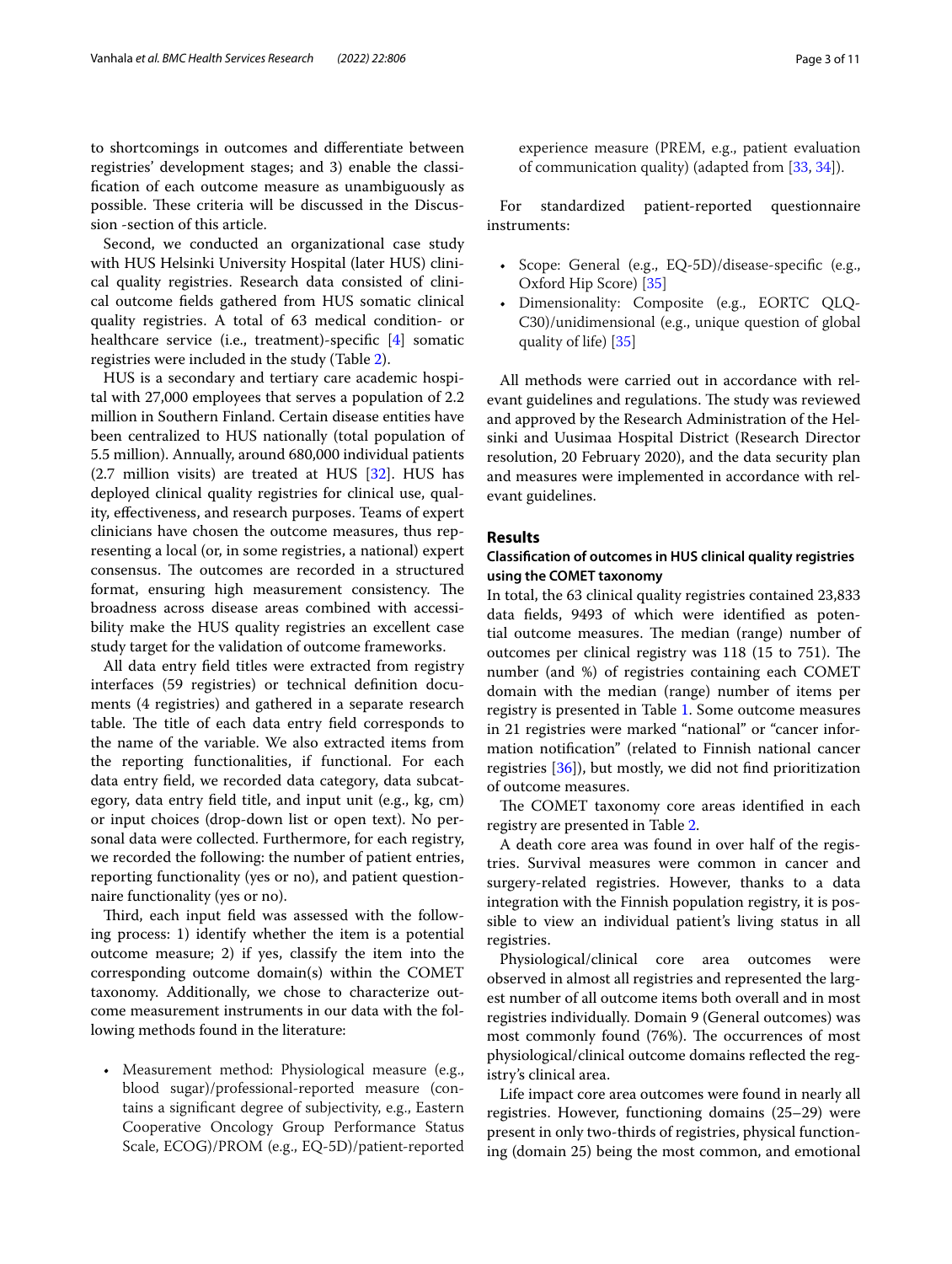## <span id="page-3-0"></span>**Table 1** Frequency of measures in each COMET outcome domain in investigated registries

| Core area              | Outcome domain                                                            | At least once, nr of<br>registries (%) | Median number of outcome<br>measures per registry<br>(range) |
|------------------------|---------------------------------------------------------------------------|----------------------------------------|--------------------------------------------------------------|
| Death                  | 1. Mortality/survival                                                     | 35 (56)                                | 6 (1 to 49)                                                  |
| Physiological/clinical | Any physiological/clinical domain 2-24                                    | 62 (98)                                | 47 (4 to 427)                                                |
|                        | 2. Blood and lymphatic system outcomes                                    | 18 (29)                                | 1(1 to 5)                                                    |
|                        | 3. Cardiac outcomes                                                       | 28 (44)                                | 2.5 (1 to 151)                                               |
|                        | 4. Congenital, familial, and genetic outcomes                             | 4(6)                                   | 1(1 to 1)                                                    |
|                        | 5. Endocrine outcomes                                                     | 8(13)                                  | 2(1 to 7)                                                    |
|                        | 6. Ear and labyrinth outcomes                                             | 8(13)                                  | $1(1 \text{ to } 6)$                                         |
|                        | 7. Eye outcomes                                                           | 14(22)                                 | 2 (1 to 87)                                                  |
|                        | 8. Gastrointestinal outcomes                                              | 27(43)                                 | 3 (1 to 54)                                                  |
|                        | 9. General outcomes                                                       | 48 (76)                                | 5 (1 to 46)                                                  |
|                        | 10. Hepatobiliary outcomes                                                | 13(21)                                 | 2 (1 to 46)                                                  |
|                        | 11. Immune system outcomes                                                | 19(30)                                 | 2 (1 to 28)                                                  |
|                        | 12. Infection and infestation outcomes                                    | 30(48)                                 | 2 (1 to 23)                                                  |
|                        | 13. Injury and poisoning outcomes                                         | 9(14)                                  | 1(1 to 6)                                                    |
|                        | 14. Metabolism and nutrition outcomes                                     | 12 (19)                                | 1 (1 to 40)                                                  |
|                        | 15. Musculoskeletal and connective tissue outcomes                        | 25 (40)                                | 3 (1 to 134)                                                 |
|                        | 16. Outcomes relating to neoplasms: benign, malignant, and<br>unspecified | 25(40)                                 | 13 (1 to 34)                                                 |
|                        | 17. Nervous system outcomes                                               | 33 (52)                                | 2 (1 to 126)                                                 |
|                        | 18. Pregnancy, puerperium, and perinatal outcomes                         | 7(11)                                  | 1(1 to 2)                                                    |
|                        | 19. Renal and urinary outcomes                                            | 25 (40)                                | 4 (1 to 64)                                                  |
|                        | 20. Reproductive system and breast outcomes                               | 11(17)                                 | 4 (1 to 31)                                                  |
|                        | 21. Psychiatric outcomes                                                  | 10(16)                                 | 4.5 (1 to 29)                                                |
|                        | 22. Respiratory, thoracic, and mediastinal outcomes                       | 25 (40)                                | 3 (1 to 234)                                                 |
|                        | 23. Skin and subcutaneous tissue outcomes                                 | 30(48)                                 | 1,5 (1 to 45)                                                |
|                        | 24. Vascular outcomes                                                     | 39 (62)                                | 5 (1 to 34)                                                  |
| Life impact            | Any life impact domain 25-33                                              | 58 (92)                                | 13 (4 to 361)                                                |
|                        | Any functioning domain 25-29                                              | 39(62)                                 | 23 (2 to 312)                                                |
|                        | 25. Physical functioning                                                  | 37 (59)                                | 11 (1 to 239)                                                |
|                        | 26. Social functioning                                                    | 23(37)                                 | 3(1 to 36)                                                   |
|                        | 27. Role functioning                                                      | 31 (49)                                | 3(1 to 16)                                                   |
|                        | 28. Emotional functioning/well-being                                      | 22(35)                                 | 7 (1 to 70)                                                  |
|                        | 29. Cognitive functioning                                                 | 22 (35)                                | 3 (1 to 30)                                                  |
|                        | 30. Global quality of life                                                | 3(5)                                   | 1(1 to 2)                                                    |
|                        | 31. Perceived health status                                               | 22 (35)                                | 4 (1 to 32)                                                  |
|                        | 32. Delivery of care                                                      | 53 (84)                                | 4 (1 to 58)                                                  |
|                        | 33. Personal circumstances                                                | 18 (29)                                | 1(1 to 28)                                                   |
| Resource use           | Any resource use domain 34-37                                             | 63 (100)                               | 37 (5 to 233)                                                |
|                        | 34. Economic                                                              | 27(43)                                 | 4 (1 to 73)                                                  |
|                        | 35. Hospital                                                              | 48 (76)                                | 3.5 (1 to 14)                                                |
|                        | 36. Need for further intervention                                         | 63 (100)                               | 35 (4 to 225)                                                |
|                        | 37. Societal/carer burden                                                 | 9(14)                                  | 2 (1 to 49)                                                  |
| Adverse events         | 38. Adverse events/effects                                                | 55 (87)                                | 6 (1 to 30)                                                  |

Number (and %) of registries containing at least one outcome measure pertaining to each COMET taxonomy outcome domain [\[27](#page-9-21)], and median (and range) number of outcome measure items in the registries containing that domain. Total number of registries was 63. Please note, as instructed by COMET authors, Domain 30. Global quality of life is reserved for unidimensional health-related quality of life questions, and composite scores for quality of life should be recorded for all domains that are included in the full questionnaire tool sub-questions; Domain 38. Adverse events/efect: Specifed adverse efects of care are classifed into their relevant physiological domains and marked with an additional sub-class, "Harm"; and Domain 38. Adverse events/efects is reserved for unspecifed adverse events or efects (e.g., "Other adverse efect")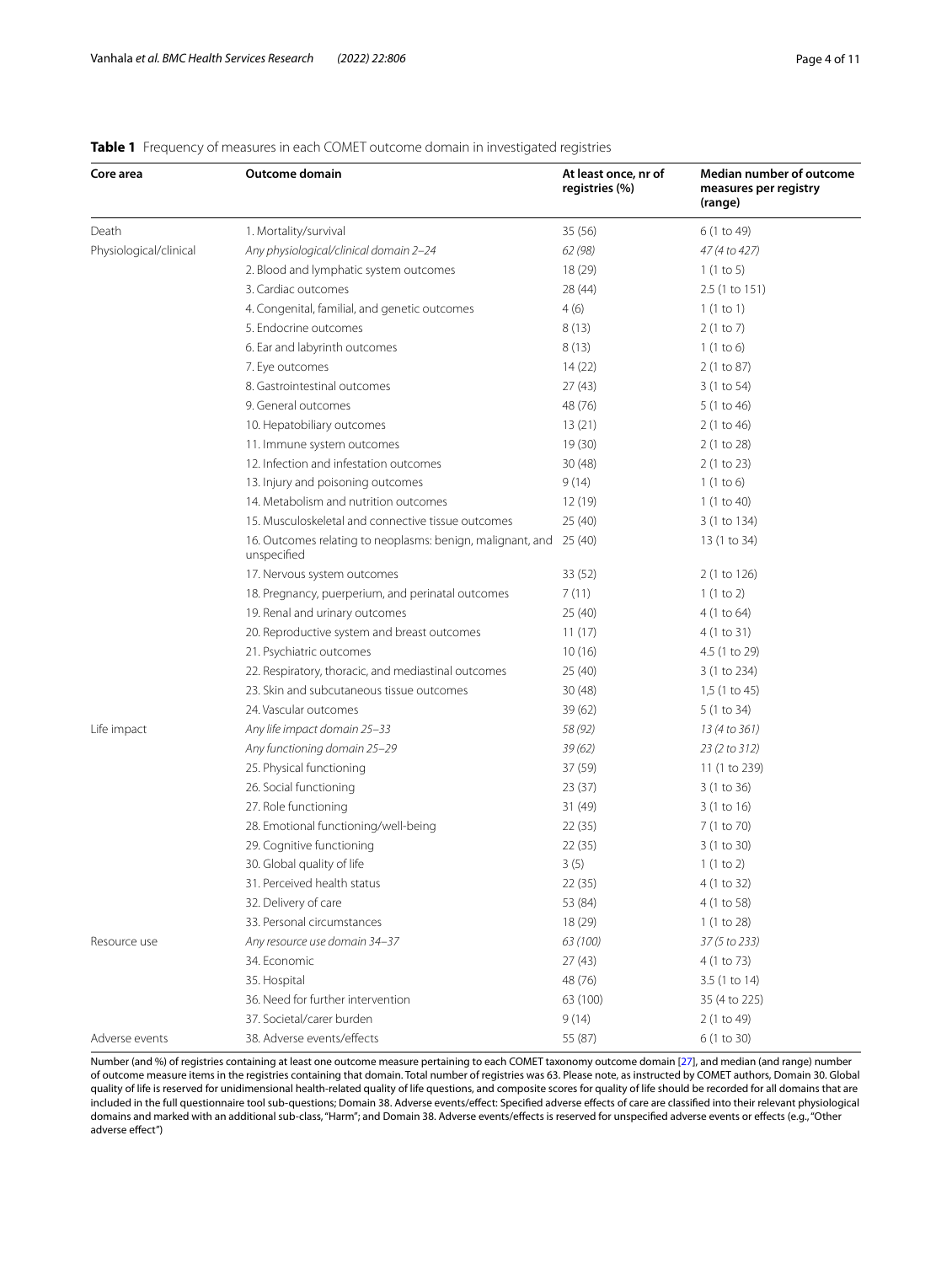<span id="page-4-0"></span>

| コーコミンソニン ソニン<br> <br> <br> <br> <br>    |  |
|-----------------------------------------|--|
|                                         |  |
|                                         |  |
|                                         |  |
|                                         |  |
|                                         |  |
| $\overline{ }$                          |  |
|                                         |  |
|                                         |  |
|                                         |  |
| ニーニューク りりとうきこうりつ てろう りりこそりてり<br>うりり リーニ |  |
|                                         |  |
| 5<br>)<br>)                             |  |
|                                         |  |
| ı                                       |  |
| ו<br>ק<br>١                             |  |
|                                         |  |
|                                         |  |
| ׇ֘֒                                     |  |
|                                         |  |
|                                         |  |
|                                         |  |
|                                         |  |
|                                         |  |
|                                         |  |
| $\overline{a}$                          |  |
|                                         |  |
|                                         |  |
|                                         |  |
|                                         |  |
| こり ていせいじ せいこうこ サリー                      |  |
| $\frac{1}{2}$                           |  |
| $\frac{1}{2}$                           |  |
| $\epsilon$                              |  |
|                                         |  |
| $\frac{6}{5}$                           |  |
|                                         |  |

| Clinical quality registry           |       | COMET core areas found                                                           | Clinical quality registry            |         | COMET core areas found                                                  |
|-------------------------------------|-------|----------------------------------------------------------------------------------|--------------------------------------|---------|-------------------------------------------------------------------------|
|                                     | Death | Adverse<br>events<br>Resource use<br>impact<br>Life<br>Physiological/<br>dinical |                                      | Death   | Adverse events<br>Resource use<br>Physiological/ Life impact<br>dinical |
| Asthma                              | О     |                                                                                  | Multiple sclerosis                   | О       |                                                                         |
| Back surgery                        | О     |                                                                                  | Nasal airway surgery                 | O       |                                                                         |
| Bariatric surgery                   | O     |                                                                                  | Nephrology (N)                       |         |                                                                         |
| Brain tumors (N)                    |       |                                                                                  | Neuromodulator                       | О       |                                                                         |
| Breast cancer - Oncology            |       |                                                                                  | Pacemaker                            |         |                                                                         |
| Breast cancer - Surgery (N)         |       |                                                                                  | Pain                                 | $\circ$ |                                                                         |
| Cataract                            | О     |                                                                                  | Pediatric and adolescents'<br>cancer | $\circ$ |                                                                         |
| Cerebral stroke (N)                 | O     |                                                                                  | Pediatric back surgery               | O       |                                                                         |
| Cleft Palate and Craniofacial       | С     |                                                                                  | Pediatric cancer                     |         |                                                                         |
| Colon and rectal cancer<br>Oncology |       |                                                                                  | Pediatric fractures                  | $\circ$ |                                                                         |
| Colon and rectal cancer-<br>Surgery |       |                                                                                  | Pediatric heart surgery              |         |                                                                         |
| COVID19                             |       |                                                                                  | Prostate cancer - Oncology           |         |                                                                         |
| Diabetes (N)                        | O     |                                                                                  | Prostate cancer - Surgery            | Ω       |                                                                         |
| Epilepsy                            | O     |                                                                                  | Rare diseases (N)                    |         |                                                                         |
| Fractures                           |       |                                                                                  | Renal cancer - Oncology              |         |                                                                         |
| Gynecologic cancer (N)              |       |                                                                                  | Renal cancer - Surgery (N)           | O       | ♦                                                                       |
| Head and neck cancer<br>Oncology    |       |                                                                                  | Retina                               | O       | $\ddot{\circ}$                                                          |
| Head and neck cancer<br>Surgery (N) |       |                                                                                  | Rheumatism                           |         |                                                                         |
| Heart and lung transplant           |       |                                                                                  | Sarcoma and GIST                     |         |                                                                         |
| Heart surgery                       |       |                                                                                  | Skin cancer - Oncology (N)           |         |                                                                         |
| Hepatitis C (N)                     |       |                                                                                  | Skin cancer - Surgery (N)            |         |                                                                         |
| Hernias                             | О     |                                                                                  | Spinal injury                        |         |                                                                         |
| Hip surgery (N)                     | О     |                                                                                  | Tissue flap surgery (N)              |         |                                                                         |
| Inflammatory bowel disease          | C     |                                                                                  | Transcatheter valve replace-<br>ment |         |                                                                         |
| Intensive care                      |       |                                                                                  | Trauma and injury (N)                |         |                                                                         |
| Invasive cardiology                 |       |                                                                                  | Upper gastroenterological<br>cancer  |         |                                                                         |
| Kidney and pancreas<br>transplant   |       |                                                                                  | Urogynecology (N)                    | O       |                                                                         |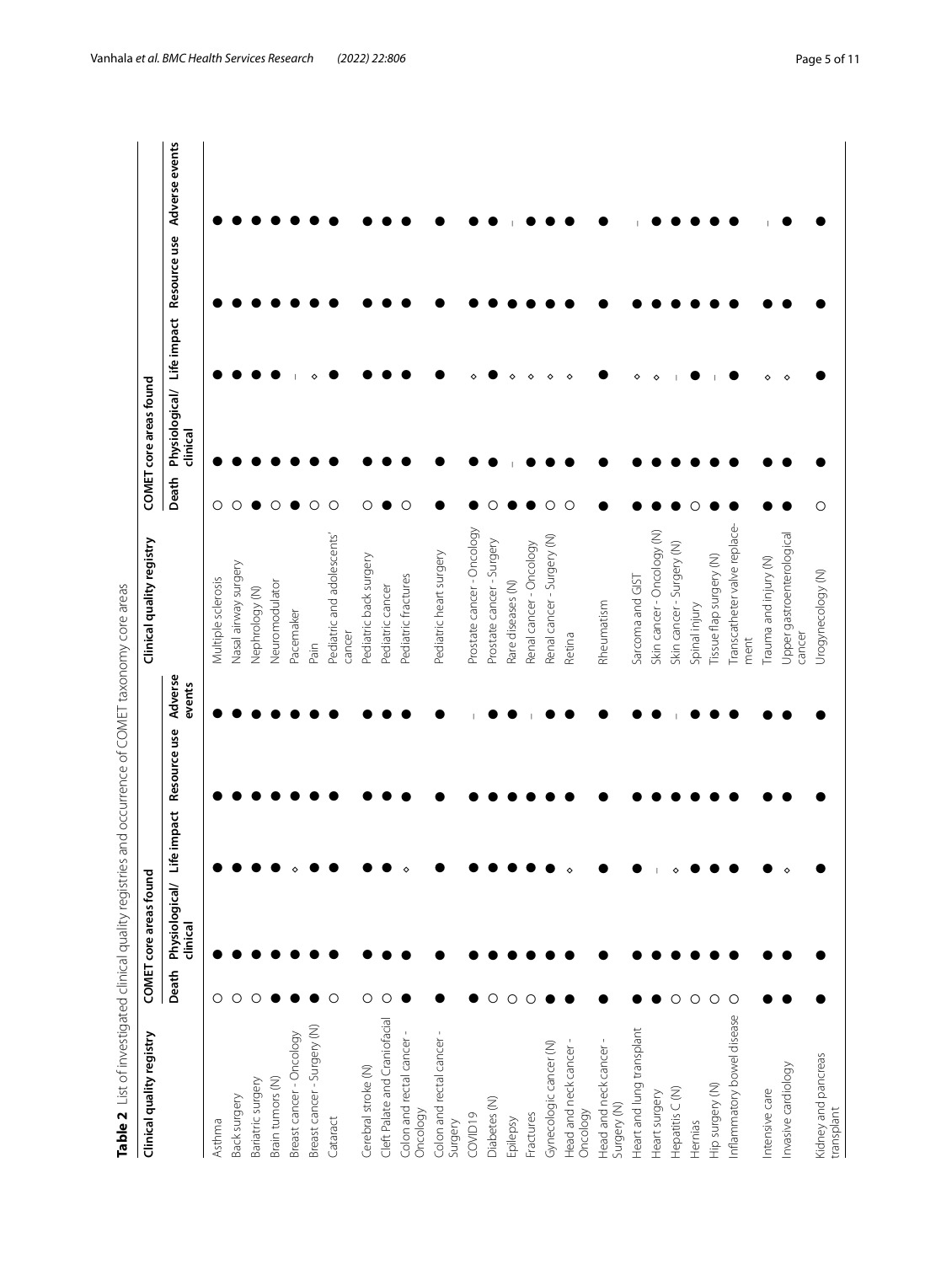| Clinical quality registry                | COMET core areas found                                            |  |        | Clinical quality registry | COMET core areas found |  |                                                              |
|------------------------------------------|-------------------------------------------------------------------|--|--------|---------------------------|------------------------|--|--------------------------------------------------------------|
|                                          | Death Physiological/ Life impact Resource use Adverse<br>clinical |  | events |                           | dinical                |  | Death Physiological/ Life impact Resource use Adverse events |
| (nee surgery (N)                         |                                                                   |  |        | Urothelial cancer (N)     |                        |  |                                                              |
| iver transplant                          |                                                                   |  |        | Vascular anomalies        |                        |  |                                                              |
| ung cancer (N)                           |                                                                   |  |        | Vascular surgery          |                        |  |                                                              |
| ymphoma - Oncology                       |                                                                   |  |        | Venous surgery (N)        |                        |  |                                                              |
| Medical Emergency Team,<br>Resuscitation |                                                                   |  |        |                           |                        |  |                                                              |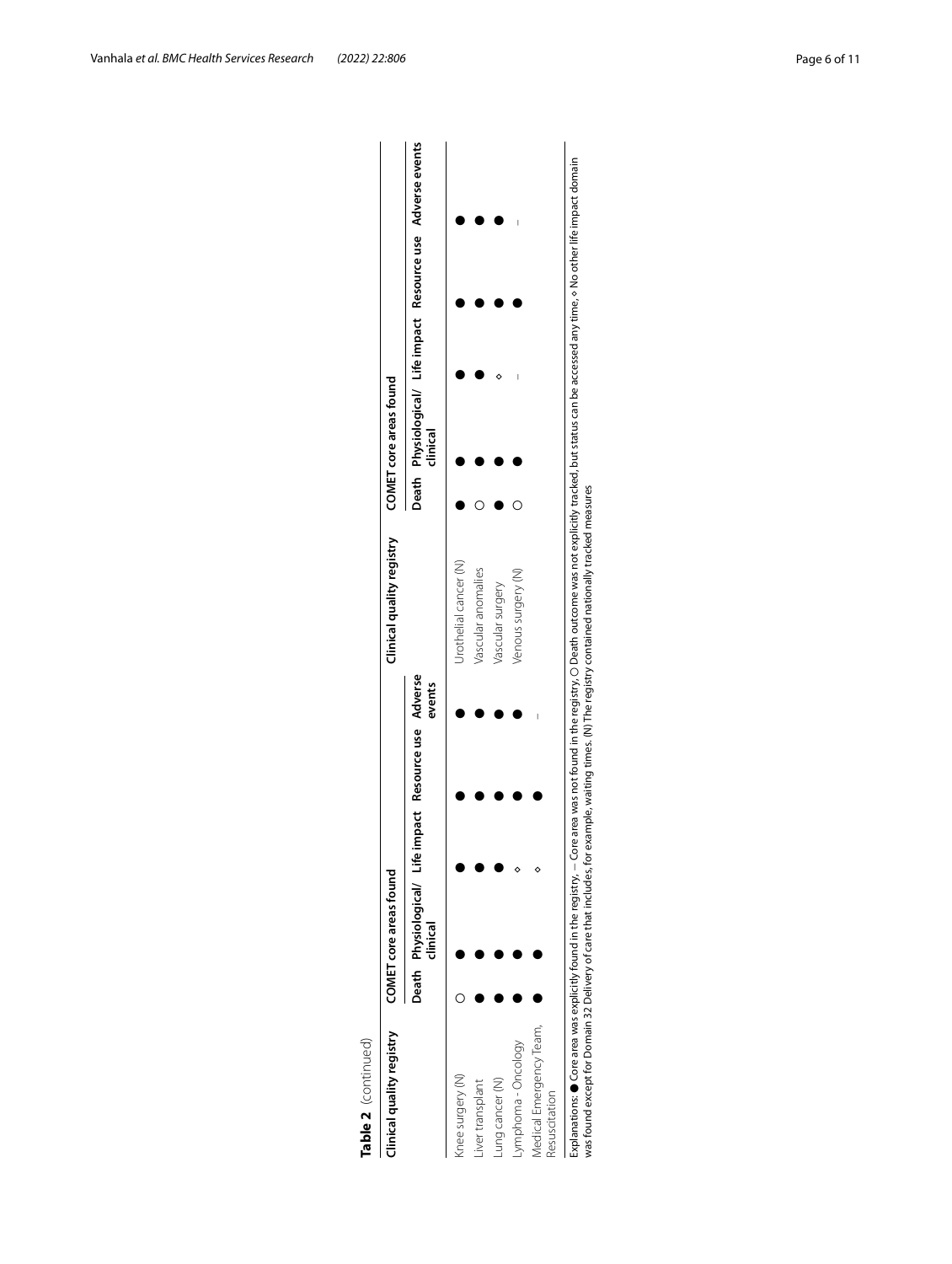functioning/well-being (domain 28) and cognitive functioning (domain 29) being the least common. Domain 30 (Global quality of life) was found in only three registries and always as part of a questionnaire instrument. Outcome Domain 32 (Delivery of care) contains measures of waiting time and treatment delivery in addition to patient experience measures and was found in 84% of registries. Should the delivery of care domain (32) be omitted from the analysis, 63% of the registries contained some other life impact domain (see Table [2](#page-4-0) for details).

Resource use was measured in all quality registries. The level of detail for measuring resource use varied greatly. Detailed care-related information (e.g., medication dosage or implant data) infated the number of items in some registries.

The adverse events domain (38) is reserved for previously undefned or other broadly labelled items that implicate harm or unintended efect of care. Otherwise, adverse events were classifed into the corresponding outcome domain with an additional label for harm. Most registries contained a measure or feld for non-specifed adverse efects or events, usually combined with a free text feld. Several registries contained a SNOMED-based adverse event recording and are thus classifed into their corresponding COMET taxonomy domains.

## **Other characterizations of outcome measurement instruments**

We also characterized the measurement method for each outcome. PROMs were of special interest. Overall, 1845 patient-reported items were identified. Thirty registries (48%) contained some PROMs. The median number of patient-reported items in these registries was 38.5 (ranging from 2 to 301). One or more generic instruments of health-related quality of life were found in 18 registries (29%), the most common being the 15D Health-related quality-of-life questionnaire (17 registries), followed by single occurrences of EQ-5D and WHOQOL-BREF questionnaires. Patient-reported disease- or symptomspecifc questionnaires were found in 23 registries (37%) with a great variety of diferent instruments. Both standardized and unstandardized questionnaire tools were identifed. Patient-reported experience measures (PREMs) are questionnaires that gather patients' subjective experiences while receiving care [[37](#page-10-4)]. Ten registries contained some PREMs, with a median (range) of 4.5 (1 to 14) items. PREMs were mostly unstandardized questions regarding general experience of care, satisfaction with care received, or experiences with diferent aspects of the service (e.g., shared decision-making, information clarity, feelings of safety). Physician-reported items were relatively rare. Physiological measures were the most abundant, as expected.

## **Discussion**

## **Choices of outcomes included in HUS clinical quality registries**

Our fndings from the HUS clinical quality registries showed great variation in outcome choices and measurement maturity between registries. Overall, the number of outcome measures per registry was found to be very high compared with common COS in clinical trials [[27\]](#page-9-21) and ICHOM standard sets [[19\]](#page-9-16). Furthermore, prioritization of the most important outcomes was not usually visible in registry user interfaces. We observed some overlap of outcomes inside registries.

The occurrences of COMET taxonomy outcome domains varied markedly between registries. Life impact and death core areas showed the most room for development. Arguably, survival outcomes are not pertinent in some diseases, but we believe they should be explicitly tracked for at least the purposes of overall hospital mortality rate in secondary and tertiary care hospitals. In the HUS clinical quality registries, it is, however, possible that survival is tracked outside the registries as such data are readily available from the hospital electronic health record. The life impact core area showed clear implications for improvement: Excluding Domain 32 (Delivery of care), which mostly contained administrative or process-oriented measures, the life impact core area seemed to have few occurrences of outcome items. Patient-centric measures, mostly found in the life impact core area in the COMET taxonomy, tend to be associated with more mature registries [\[21](#page-9-18)], and our fndings thus indicate lowto middle-level maturity. We recommend adopting outcomes from life impact domains with patient-reported instruments; for example, the global quality of life question (Domain 30) could be adopted relatively easily in all registries. Of the other core areas, resource use domains were found in all registries and physiological/clinical domains in all but one (which tracked diagnosis rather than outcomes). The variation in domains and number of items seems to be somewhat explained by the registry's disease area and medical specialty.

Similar fndings have been reported previously in US and Swedish clinical registries, leading to harmonization efforts [[14,](#page-9-27) [16](#page-9-13)]. Although hospital-level registries might allow for a larger number of tracked outcomes than their national and international counterparts, we recommend defning minimum sets based on clinical trial COS, such as from the COMET initiative [\[38](#page-10-5)], and real-world outcome sets, such as ICHOM standard sets [\[19](#page-9-16)], to help guide the data gathering.

PROMs in HUS clinical quality registries were less common than in Swedish national quality registries (48% versus 86% in Sweden)  $[17]$  $[17]$ . The findings on generic health-related quality of life instruments were similar: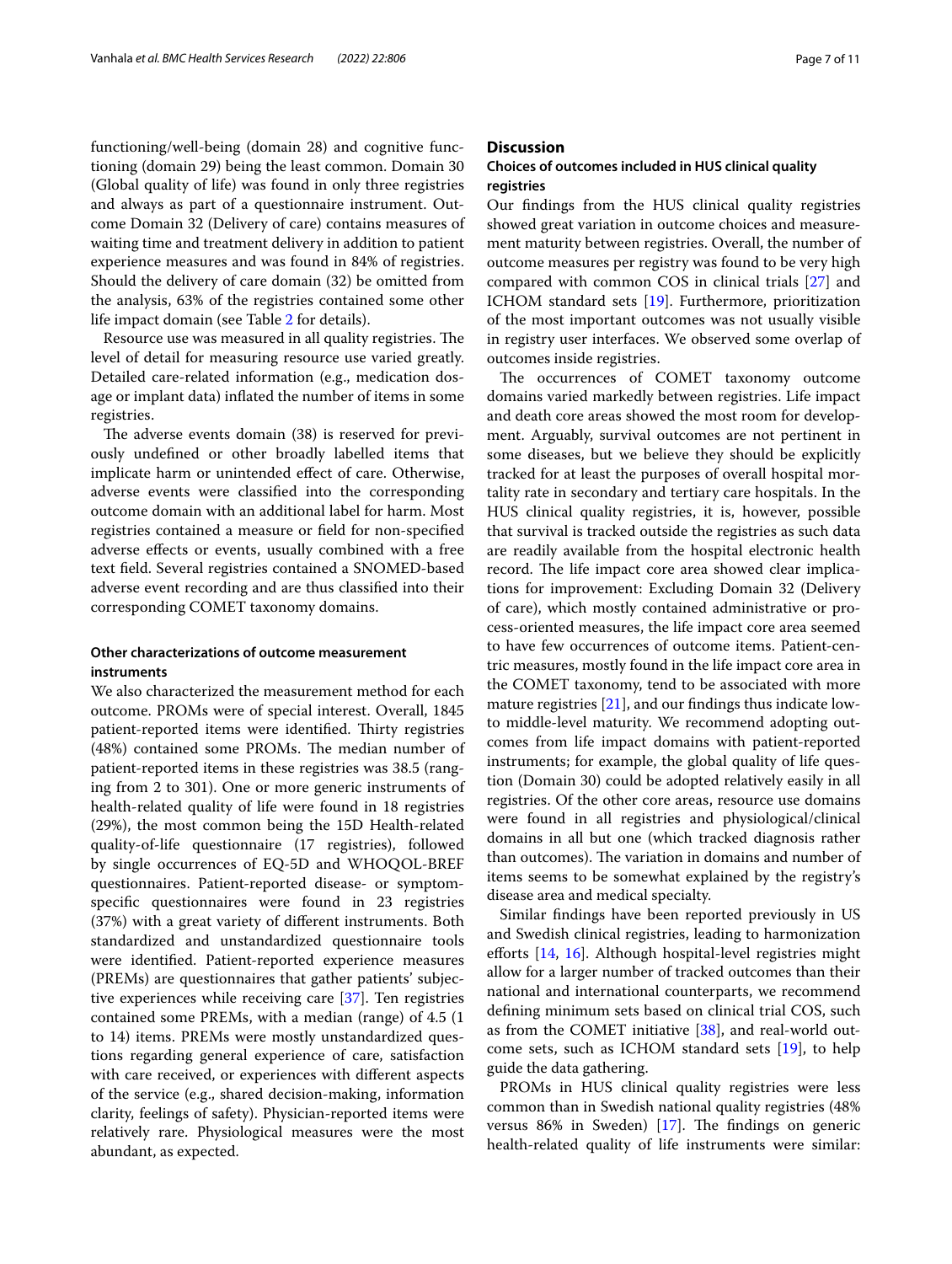29% in HUS registries versus 35–40% in the Swedish registries [[17\]](#page-9-14). However, the choice of measure was not the same: 15D—a generic measure developed in Finland [[39,](#page-10-6) [40](#page-10-7)]—was most used in HUS registries, whereas other countries most often used EQ-5D and SF-36/RAND-36 [[41–](#page-10-8)[45](#page-10-9)]. The choice of PROMs should be harmonized with international development to enable broader comparability and research collaboration.

## **COMET taxonomy for classifying outcome choices in clinical quality registries**

To our knowledge, the COMET taxonomy has not been used previously to classify outcome choices in clinical quality registries. This research offers an example of conducting an analysis of clinical registry outcome choices.

Overall, the COMET taxonomy was found mostly suitable and useful for the purpose. Although it provided actionable knowledge on the current state of clinical registries with a reasonable effort, we identified several suggestions for improvement. We will discuss the suitability of the COMET framework point by point.

#### *Feasibility*

The time and resources needed to carry out the data gathering and analysis proved to be feasible. The classification effort was carried out by one researcher within a period of 2 months of full-time work for almost 24,000 lines of data. Because this kind of classifcation only needs to be done once and the subsequent changes in outcome measures only require the classifcation of the new items, we assess that for time and resource use, the COMET taxonomy is feasible. There is some learning curve to accurately and consistently classify similar items, and we suggest that the classifcation should be done by a designated expert with medical training, preferably by specialists in each feld.

#### *Ability to diferentiate development needs in registries*

We identifed core area- and outcome domain-level differences in outcome measurement between registries. The additional characterizations of measurement method proved valuable in assessing where patient-reported data were gathered. Although not all registries need to include all domains, we believe that the COMET taxonomy offers a reasonable guide to systematically develop outcome measurement inside registries and for managers to identify registries that need improvement focus. The potential to identify meaningful diferences in outcome measurement also encourages the use of the taxonomy for benchmarking quality registry maturity.

#### *Unambiguous classifcation of each outcome item*

The ease and achievability of discrete classification of each item is a desirable attribute for a framework. The possibility to categorize items in multiple domains simultaneously is a feature of COMET taxonomy, although ideally, each item would fall clearly into one category. In this regard, the COMET taxonomy fared well in most core areas, but we found room for improvement, especially in the resource use core area and the global quality of life domain (30), which we will discuss below. All outcomes could be classifed into some domain. In general, the instructions provided on the COMET initiative website offered guidance, but we hope to see more exhaustive instructions in the future.

The definitions of outcome domains in the COMET core area resource use posed some classifcation challenges. The main difference between resource use in clinical trials and real-world clinical settings arises from defning the intervention. Whereas clinical trials are designed to have a clear intervention, the interventions in clinical quality registries tend to be defned loosely and include many changing components. In this research, we classifed all interventional elements—including the registry's primary intervention—into outcome Domain 36 (Need for further intervention), while identifying the shortcomings of this approach. Other resource use elements were classifed into their corresponding domains. Furthermore, personnel resource use (e.g., consultations) was classifed into Domain 35 (Hospital) and outsourced services into Domain 34 (Economic). We would be happy to see even clearer defnitions in this core area to aid in similar classification efforts. Additionally, we believe there is a need to subdivide the resource use domains to appreciate the use of diferent monetary and nonmonetary resources for managerial purposes and to enable future registry-based cost-efectiveness research.

In the life impact core area, Domain 30 (Global quality of life) in the current taxonomy is reserved for unidimensional quality of life questions. As Dodd [[27\]](#page-9-21) and Macefield [[46\]](#page-10-10) proposed, the composite indices are classifed into all relevant domains based on individual items. However, the composite scores of quality of life (e.g., EORTC QLQ-C30) are very relevant for managerial, health economic, and comparison purposes, and thus, we suggest the addition of subcategories—30a (Global quality of life, unidimensional index) and 30b (Global quality of life, composite index)—which would capture the composite score. We propose that the subdomain 30b would include the composite scores from validated general or disease-specifc health-related quality of life instruments.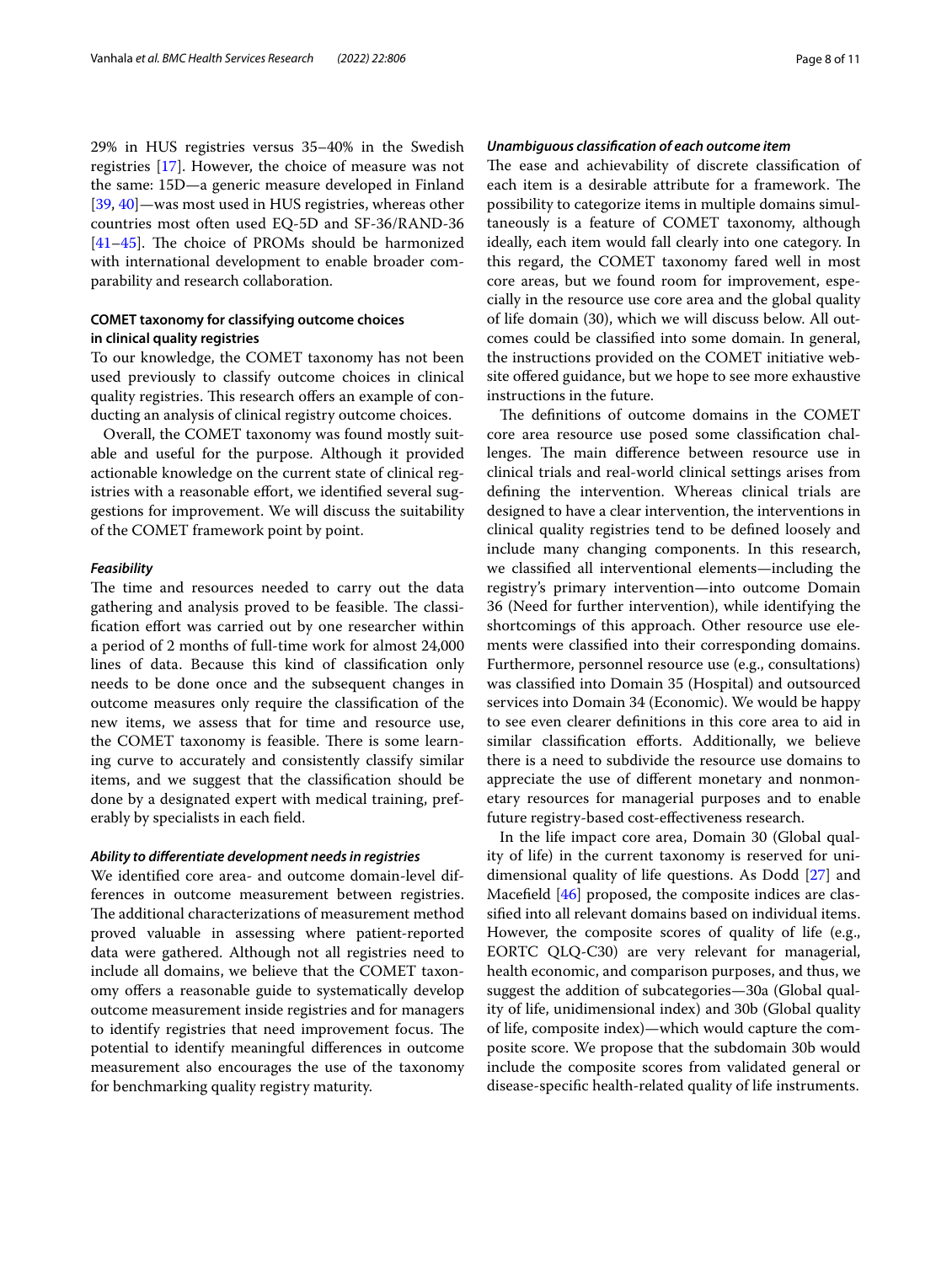## **Other characterizations of outcome measurement instruments**

Apart from the COMET taxonomy, we included some characterizations of outcome measurement instruments in our analysis: measurement method, scope, and dimensionality (for patient-reported instruments). The COMET taxonomy is not intended to classify measurement method, but drawing from our study, we recommend other registry evaluators to record the measurement method of each outcome feld using "patient-reported," "professional-reported," and "physiological (objective)" categorization to enable better benchmarking of outcome measures against other quality registries, as in our comparison with Swedish clinical registries. With measurement method, we also found that it is possible to map the COMET taxonomy domains to the OMF [[14\]](#page-9-27) outcome categories with reasonable accuracy (but not vice versa) to enable further comparability.

#### **Limitations of this study**

The main limitation of this study is related to the possible variation in classifying outcome items: At times, an outcome item might be interpreted to belong to more than one domain. For example, the patient-reported experience of pain could be classifed into either a physiological domain or a life impact domain. We used the COMET taxonomy classifcation instructions [[31\]](#page-9-25) throughout the classifying efort and listed outcome items that were found to be ambiguous to ensure consistent classifcation across registries. The COMET authors suggest that when in doubt, the item should be classifed into all possible domains. Consequently, the registries might seem to include more outcome domains than they actually do. Medical directories and information sources were used to help understand the outcome items in their clinical context. Considering the size of the data set, the conclusions should remain essentially the same despite the possible inaccuracies. Variation could be further decreased with the use of specialists in each feld and by detailing the COMET instructions. Another limitation of the study is the inclusion of registries from only one hospital, which could afect the generalizability of our fndings regarding the COMET taxonomy.

#### **Conclusions**

In conclusion, we found the COMET taxonomy to be mostly suitable and useful in a clinical quality registry context, and with some reservations, we would recommend its use for clinical registry developers, researchers, and hospital managers to assess outcome measurement and to guide the choice of outcomes. Our main concerns relate to the ambiguity of certain

domains of the framework, which should be considered in similar classifying efforts and in future development of the COMET taxonomy and its guidance. Use of the COMET taxonomy in conjunction with characterization of measurement method should be sufficient for benchmarking registry maturity and could bring us one step closer to efficient quality of care benchmarking between organizations [[9\]](#page-9-8). We believe that there are benefts to sharing the same model between clinical trials and registries; it steers registry development and research, leads to more comparable and relevant clinical registry data, bridges the gap from trials to practice by helping understand clinical trial results in a local context, and encourages registry research that could combine data from multiple organizations.

Our research on HUS Helsinki University Hospital registries supports previous fndings of variation in the choice of outcomes in clinical quality registries and the need for harmonization. There are very few published reviews that cover larger numbers of registries. More primary research on registries at the national and international levels is needed, as well as meta-analyses of existing narrower reviews. In our view, there is a clear need for a unifed framework to elucidate the full picture of outcome choices.

#### **Abbreviations**

AHRQ: American Agency for Healthcare Research and Quality; COS: Core outcome set; ECOG: Eastern Cooperative Oncology Group Performance Status Scale; HUS: HUS Helsinki University Hospital; ICHOM: International Consortium of Health Outcome Measurement; OMF: The Outcome Measure Framework; PROM: Patient-reported outcome measure; PREM: Patient-reported experience measure.

#### **Supplementary Information**

The online version contains supplementary material available at [https://doi.](https://doi.org/10.1186/s12913-022-08132-w) [org/10.1186/s12913-022-08132-w.](https://doi.org/10.1186/s12913-022-08132-w)

<span id="page-8-0"></span>**Additional fle 1.**

#### **Acknowledgments**

Not applicable.

#### **Authors' contributions**

AV was the main investigator of the study who collected, analyzed, and interpreted the data; wrote the original manuscript draft; and formulated the fndings. A-RL interpreted the data, formulated the fndings, and edited the manuscript draft. AM supervised the work, participated in formulating the findings, and revised the manuscript draft. PT supervised the work, participated in formulating the fndings, and revised the manuscript draft. S-MK was the main supervisor for this work, mobilized necessary HUS Helsinki University Hospital resources for the work, enabled data access, participated in formulating the fndings, and revised the manuscript draft. All authors participated in the conceptualization and design of the work equally. All authors read and approved the fnal manuscript.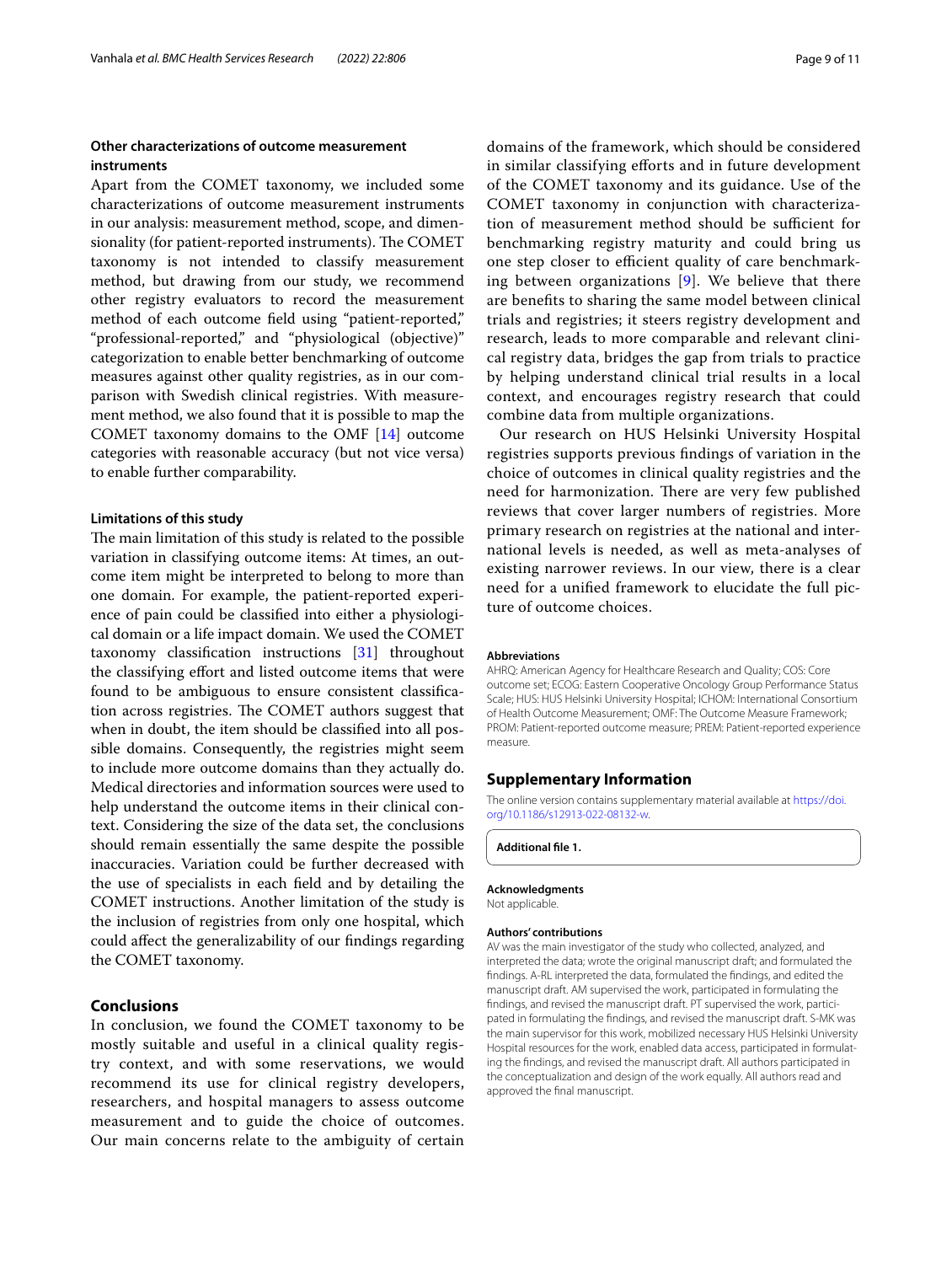#### **Funding**

This research was supported by the HUS Helsinki University Hospital through the HUCS Institute (grant for salaried researcher position for AV and A-RL). Open access funded by Helsinki University Library.

#### **Availability of data and materials**

The data that support the fndings of this study are available from HUS Helsinki University Hospital and the Helsinki and Uusimaa Hospital district, but restrictions apply to the availability of these data, which were used under license for the current study and thus are not publicly available. Data are, however, available upon reasonable request by contacting the corresponding author.

#### **Declarations**

#### **Ethics approval and consent to participate**

The study was reviewed and approved by the Research Administration of the Helsinki and Uusimaa Hospital District (Research Director resolution, 20 February 2020). The HUS Helsinki University Hospital Ethics Committee gave exemption for ethics committee approval and informed consent to participate due to national legislation that does not require ethics committee approval for an administrative document study without patient intervention, human participants, tissue samples, or patient data, in accordance with the Medical Research Act of Finland. Access to information systems was in accordance with General Data Protection Regulation article 9.2.j. All methods were carried out in accordance with relevant guidelines and regulations.

#### **Consent for publication**

Not applicable.

#### **Competing interests**

The authors declare that they have no competing interests.

#### **Author details**

<sup>1</sup> Department of Public Health, Faculty of Medicine, University of Helsinki, P.O. Box 20, 00014 Helsinki, Finland. <sup>2</sup> Department of Information Service and Management, Aalto University School of Business, Espoo, Finland. <sup>3</sup>HUS Helsinki University Hospital, P.O. Box 100, 00029 HUS Helsinki, Finland.

## Received: 1 March 2022 Accepted: 23 May 2022<br>Published online: 21 June 2022

#### **References**

- <span id="page-9-0"></span>Williamson PR, Altman DG, Bagley H, Barnes KL, Blazeby JM, Brookes ST, et al. The COMET Handbook: version 1.0. Trials. 2017;18(Suppl 3):280.
- <span id="page-9-1"></span>Stoefs J, Deerberg J, Wang S, Sterrett I, Arora J, Wissig S. What matters most - patient outcomes and the transformation of health care: ICHOM international consortium for health outcomes Measurement; 2014. Available from: [https://ichom.org/fles/books/ICHOM\\_Book.pdf](https://ichom.org/files/books/ICHOM_Book.pdf).
- <span id="page-9-2"></span>3. ICHOM international Consortium for Health Outcomes Measurement. ICHOM - Healthcare Standardization - Standard sets 2020; Accessed 12 Nov 2020. Available from: [https://www.ichom.org/healthcare-standardiz](https://www.ichom.org/healthcare-standardization/) [ation/.](https://www.ichom.org/healthcare-standardization/)
- <span id="page-9-3"></span>4. Gliklich RE, Leavy MB, Dreyer L. AHRQ methods for effective health care. In: Gliklich RE, Dreyer NA, Leavy MB, editors. Registries for evaluating patient outcomes: a User's guide. 4th ed. Rockville: Agency for Healthcare Research and Quality (US); 2020.
- <span id="page-9-4"></span>5. National Quality Registry Network. What is a Clinical Data Registry?: AMA; 2014; Accessed 31 Oct 2020. Available from: [https://www.abms.org/](https://www.abms.org/media/1358/what-is-a-clinical-data-registry.pdf) [media/1358/what-is-a-clinical-data-registry.pdf.](https://www.abms.org/media/1358/what-is-a-clinical-data-registry.pdf)
- <span id="page-9-5"></span>6. Hoque DME, Kumari V, Hoque M, Ruseckaite R, Romero L, Evans SM. Impact of clinical registries on quality of patient care and clinical outcomes: A systematic review. PloS one. 2017;12(9):e0183667-e.
- <span id="page-9-6"></span>7. The Joint Commission. Benchmarking in health care. Oakbrook Terrace: Joint Commission Resources, Inc; 2012.
- <span id="page-9-7"></span>Burstin H, Leatherman S, Goldmann D. The evolution of healthcare quality measurement in the United States. J Intern Med. 2016;279(2):154–9.
- <span id="page-9-8"></span>9. Kampstra NA, Zipfel N, van der Nat PB, Westert GP, van der Wees PJ, Groenewoud AS. Health outcomes measurement and organizational readiness support quality improvement: a systematic review. BMC Health Serv Res. 2018;18(1):1005.
- <span id="page-9-9"></span>10. Norgaard M, Johnsen SP. How can the research potential of the clinical quality databases be maximized? The Danish experience. J Intern Med. 2016;279(2):132–40.
- 11. Malmivaara A. Benchmarking Controlled Trial--a novel concept covering all observational efectiveness studies. Ann Med. 2015;47(4):332–40.
- <span id="page-9-10"></span>12. Malmivaara A. Real-effectiveness medicine--pursuing the best effectiveness in the ordinary care of patients. Ann Med. 2013;45(2):103–6.
- <span id="page-9-11"></span>13. Gliklich RE, Leavy MB, Karl J, Campion DM, Levy D, Berliner E. A framework for creating standardized outcome measures for patient registries. J Comp Eff Res. 2014;3(5):473-80.
- <span id="page-9-27"></span>14. Leavy MB, Schur C, Kassamali FQ, Johnson ME, Sabharwal R, Wallace P, et al. Development of Harmonized Outcome Measures for Use in Patient Registries and Clinical Practice: Methods and Lessons Learned. Rockville: Agency for Healthcare Research and Quality; 2019. Report No.: 19-EHC008-EF
- <span id="page-9-12"></span>15. Gliklich RE, Bibeau K, Eisenberg F, Hanna J, Leavy MB, Campion DM, et al. Outcome Measures Framework: Information Model Report: Registry of Patient Registries. Rockville: Agency for Healthcare Research and Quality; 2018. Report No.: 17(18)-EHC012-EF
- <span id="page-9-13"></span>16. Emilsson L, Lindahl B, Köster M, Lambe M, Ludvigsson JF. Review of 103 Swedish healthcare quality registries. J Intern Med. 2015;277(1):94–136.
- <span id="page-9-14"></span>17. Nilsson E, Orwelius L, Kristenson M. Patient-reported outcomes in the Swedish National Quality Registers. J Intern Med. 2016;279(2):141–53.
- <span id="page-9-15"></span>18. Porter M. What is value in health care? N Engl J Med. 2010;363(26):2477–81.
- <span id="page-9-16"></span>19. ICHOM. ICHOM - ICHOM Standard sets: ICHOM; 2020; Accessed 8 Oct 2020. Available from: [https://www.ichom.org/standard-sets/.](https://www.ichom.org/standard-sets/)
- <span id="page-9-17"></span>20. Cromwell DA, Mays N. The NHS outcomes framework 2012–3. BMJ. 2012;344:e1080.
- <span id="page-9-18"></span>21. Blumenthal S. The NQRN Registry Maturational Framework: Evaluating the Capability and Use of Clinical Registries. EGEMS (Wash DC). 2019;7(1):29 eng.
- 22. Arts DGT, de Keizer NF, Scheffer G-J. Defining and improving data quality in medical registries: a literature review, case study, and generic framework. J Am Med Inform Assoc. 2002;9(6):600–11.
- 23. Australian Commission on Safety and Quality in Health Care. Framework for Australian clinical quality registries. Australian Commission on Safety and Quality in Health Care; 2014. Contract No.: ISBN: 978-1-921983-71-9.
- 24. Nationella Kvalitetsregister. Certiferingsnivåer [Certifcation levels]. 2020; Accessed 5 Nov 2020. Available from: [https://kvalitetsregister.se/driva](https://kvalitetsregister.se/drivaregister/attsokaochredovisamedel/certifieringsnivaer.1943.html) [register/attsokaochredovisamedel/certiferingsnivaer.1943.html.](https://kvalitetsregister.se/drivaregister/attsokaochredovisamedel/certifieringsnivaer.1943.html) Swedish.
- <span id="page-9-19"></span>25. Hoeijmakers F, Beck N, Wouters MWJM, Prins HA, Steup WH. National quality registries: how to improve the quality of data? J Thorac Dis. 2018;10:S3490–S9.
- <span id="page-9-20"></span>26. Gargon E, Gorst SL, Matvienko-Sikar K, Williamson PR. Choosing important health outcomes for comparative efectiveness research: 6th annual update to a systematic review of core outcome sets for research. PLoS One. 2021;16(1):e0244878.
- <span id="page-9-21"></span>27. Dodd S, Clarke M, Becker L, Mavergames C, Fish R, Williamson PR. A taxonomy has been developed for outcomes in medical research to help improve knowledge discovery. J Clin Epidemiol. 2018;96:84–92.
- <span id="page-9-22"></span>28. Smith V, Clarke M, Williamson P, Gargon E. Survey of new 2007 and 2011 Cochrane reviews found 37% of prespecifed outcomes not reported. J Clin Epidemiol. 2015;68(3):237–45 eng.
- <span id="page-9-23"></span>29. Goldhahn J, Beaton D, Ladd A, Macdermid J, Hoang-Kim A. Recommendation for measuring clinical outcome in distal radius fractures: a core set of domains for standardized reporting in clinical practice and research. Arch Orthop Trauma Surg. 2014;134(2):197–205 eng.
- <span id="page-9-24"></span>30. Wisco OJ, Imbriano P, Zullo M, Adelson D. Aligning research core outcome set development with clinical care performance measurement. J Am Acad Dermatol. 2019;81(2):654–5.
- <span id="page-9-25"></span>31. COMET-initiative. COMET Initiative - Outcome Classifcation 2019; Accessed 8 Oct 2020. Available from: [http://www.comet-initiative.org/](http://www.comet-initiative.org/Resources/OutcomeClassification) [Resources/OutcomeClassifcation.](http://www.comet-initiative.org/Resources/OutcomeClassification)
- <span id="page-9-26"></span>32. HUS Helsinki University Hospital. HUS Annual Report 2019 Helsinki: HUS; 2020; Accessed 8 Oct 2020. Available from: [https://husinvuosi.f/en/](https://husinvuosi.fi/en/).